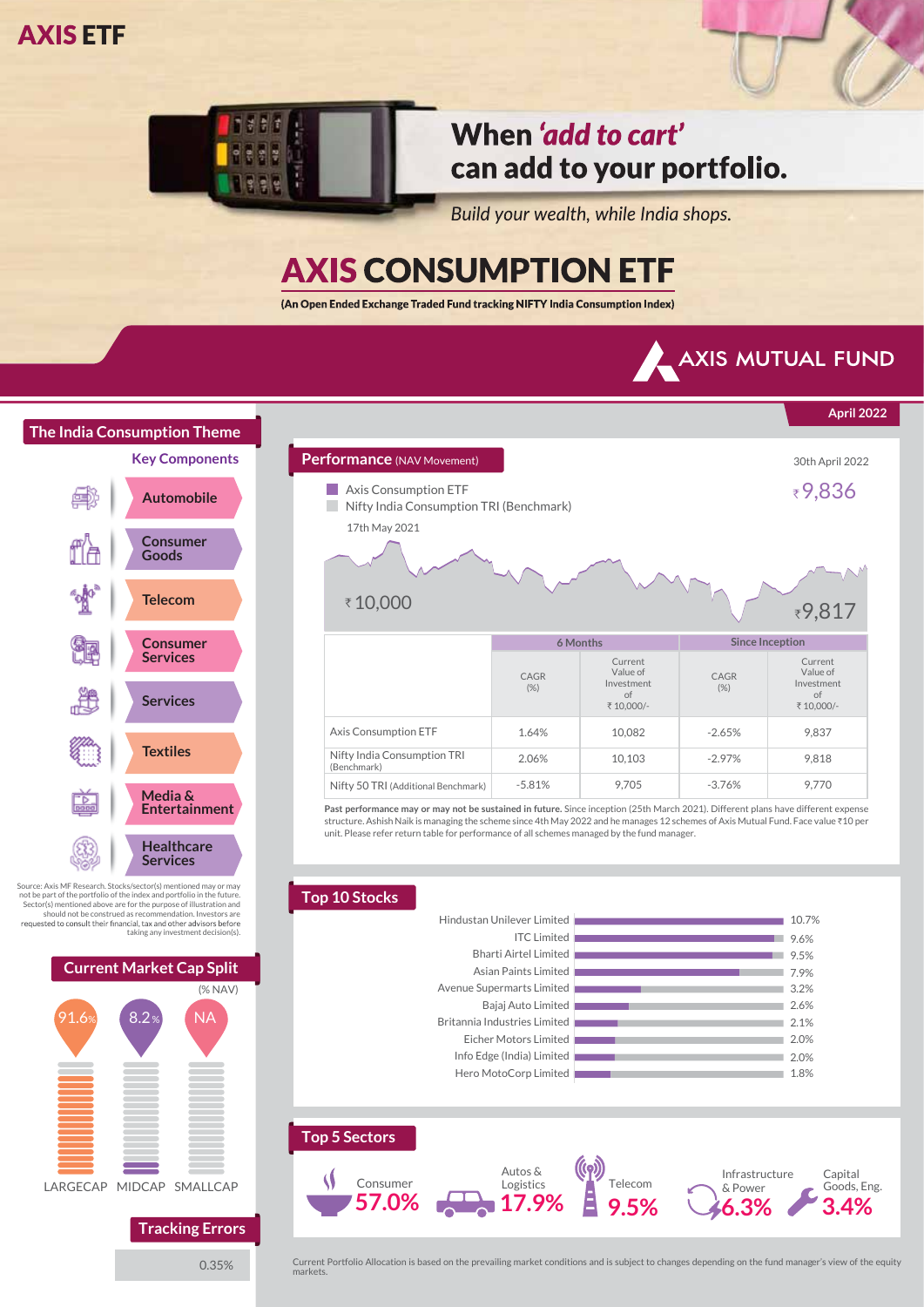### **Investing facts**





Entry Load



2022.



Ashish Naik 14 years of experience in financial markets. He has been managing this fund since 4th May





<u>ြ၀၀၀</u><br>တပ္မတ Inception Date

Creation Unit

in multiples thereof

᠊<del>᠐᠆᠐</del>

50,000 Units and

17th September 2021

### Exchange Listed BSE/NSE







### **Top 3 & Bottom 3 schemes managed by Ashish Naik** (As on 30th April 2022)

|                                                                                 |                      |              | 1 Year                                         |              | 3 Years                                        |              | 5 Years                                       |              | <b>Since Inception</b>                               |
|---------------------------------------------------------------------------------|----------------------|--------------|------------------------------------------------|--------------|------------------------------------------------|--------------|-----------------------------------------------|--------------|------------------------------------------------------|
|                                                                                 | Date of<br>Inception | CAGR<br>(% ) | Current Value<br>of Investment<br>of ₹10,000/- | CAGR<br>(% ) | Current Value<br>of Investment<br>of ₹10,000/- | CAGR<br>(% ) | Current Value<br>of Investment<br>of₹10,000/- | CAGR<br>(% ) | <b>Current Value</b><br>of Investment<br>of₹10,000/- |
| FUNDS MANAGED BY ASHISH NAIK (Total schemes managed: 12)                        |                      |              |                                                |              |                                                |              |                                               |              |                                                      |
| Top 3 Schemes                                                                   |                      |              |                                                |              |                                                |              |                                               |              |                                                      |
| Axis Nifty ETF                                                                  | 03-Jul-17            | 18.21%       | 11.816                                         | 14.48%       | 15,004                                         | <b>NA</b>    | <b>NA</b>                                     | 14.12%       | 18,912                                               |
| Nifty 50 TRI Index (Benchmark)                                                  |                      | 18.29%       | 11,824                                         | 14.67%       | 15,079                                         | <b>NA</b>    | <b>NA</b>                                     | 14.03%       | 18,841                                               |
| S&P BSE Sensex TRI (Additional Benchmark)                                       |                      | 18.24%       | 11,819                                         | 14.77%       | 15,118                                         | <b>NA</b>    | <b>NA</b>                                     | 14.58%       | 19,281                                               |
| Axis Nifty 100 Index Fund - Regular Plan - Growth Option                        | 18-Oct-19            | 18.11%       | 11,805                                         | <b>NA</b>    | <b>NA</b>                                      | <b>NA</b>    | <b>NA</b>                                     | 16.50%       | 14,721                                               |
| NIFTY 100 Index TRI (Benchmark)                                                 |                      | 19.43%       | 11,937                                         | <b>NA</b>    | <b>NA</b>                                      | <b>NA</b>    | <b>NA</b>                                     | 17.89%       | 15,168                                               |
| Nifty 50 TRI (Additional Benchmark)                                             |                      | 18.29%       | 11,824                                         | <b>NA</b>    | <b>NA</b>                                      | <b>NA</b>    | <b>NA</b>                                     | 17.52%       | 15,049                                               |
| Axis Nifty 100 Index Fund - Direct Plan - Growth Option                         | 18-Oct-19            | 19.07%       | 11,901                                         | <b>NA</b>    | <b>NA</b>                                      | <b>NA</b>    | <b>NA</b>                                     | 17.47%       | 15,031                                               |
| NIFTY 100 Index TRI (Benchmark)                                                 |                      | 19.43%       | 11,937                                         | <b>NA</b>    | <b>NA</b>                                      | <b>NA</b>    | <b>NA</b>                                     | 17.89%       | 15,168                                               |
| Nifty 50 TRI (Additional Benchmark)                                             |                      | 18.29%       | 11,824                                         | <b>NA</b>    | <b>NA</b>                                      | <b>NA</b>    | <b>NA</b>                                     | 17.52%       | 15,049                                               |
| Axis Childrens Gift Fund - Compulsory Lock-in - Regular Plan - Growth 08-Dec-15 |                      | 14.57%       | 11,453                                         | 14.36%       | 14,958                                         | 11.80%       | 17,477                                        | 11.10%       | 19,605                                               |
| NIFTY 50 Hybrid Composite Debt 65:35 Index (Benchmark)                          |                      | 13.01%       | 11,298                                         | 13.20%       | 14,506                                         | 12.37%       | 17,932                                        | 12.69%       | 21,473                                               |
| Nifty 50 TRI (Additional Benchmark)                                             |                      | 18.29%       | 11,824                                         | 14.67%       | 15,079                                         | 14.34%       | 19,556                                        | 14.68%       | 24,007                                               |
| Axis Childrens Gift Fund - No Lock-in - Regular Plan - Growth                   | 08-Dec-15            | 14.57%       | 11,453                                         | 14.36%       | 14,958                                         | 11.80%       | 17,477                                        | 11.10%       | 19,603                                               |
| NIFTY 50 Hybrid Composite Debt 65:35 Index (Benchmark)                          |                      | 13.01%       | 11,298                                         | 13.20%       | 14,506                                         | 12.37%       | 17,932                                        | 12.69%       | 21,473                                               |
| Nifty 50 TRI (Additional Benchmark)                                             |                      | 18.29%       | 11,824                                         | 14.67%       | 15,079                                         | 14.34%       | 19,556                                        | 14.68%       | 24,007                                               |
| Axis Childrens Gift Fund - Compulsory Lock-in - Direct Plan - Growth            | 08-Dec-15            | 15.82%       | 11,578                                         | 15.77%       | 15,516                                         | 13.34%       | 18,716                                        | 12.68%       | 21,457                                               |
| NIFTY 50 Hybrid Composite Debt 65:35 Index (Benchmark)                          |                      | 13.01%       | 11,298                                         | 13.20%       | 14,506                                         | 12.37%       | 17,932                                        | 12.69%       | 21,473                                               |
| Nifty 50 TRI (Additional Benchmark)                                             |                      | 18.29%       | 11,824                                         | 14.67%       | 15,079                                         | 14.34%       | 19,556                                        | 14.68%       | 24,007                                               |
| Axis Childrens Gift Fund - No Lock-in - Direct Plan - Growth                    | 08-Dec-15            | 16.07%       | 11,602                                         | 15.94%       | 15,583                                         | 13.50%       | 18,852                                        | 12.90%       | 21,730                                               |
| NIFTY 50 Hybrid Composite Debt 65:35 Index (Benchmark)                          |                      | 13.01%       | 11,298                                         | 13.20%       | 14,506                                         | 12.37%       | 17,932                                        | 12.69%       | 21,473                                               |
| Nifty 50 TRI (Additional Benchmark)                                             |                      | 18.29%       | 11,824                                         | 14.67%       | 15,079                                         | 14.34%       | 19,556                                        | 14.68%       | 24,007                                               |
| <b>Bottom 3 Schemes</b>                                                         |                      |              |                                                |              |                                                |              |                                               |              |                                                      |
| Axis Arbitrage Fund - Regular Plan - Growth Option                              | 14-Aug-14            | 4.08%        | 10,407                                         | 4.39%        | 11,377                                         | 5.06%        | 12,802                                        | 5.67%        | 15,306                                               |
| Nifty 50 Arbitrage Index (Benchmark)                                            |                      | 3.90%        | 10,389                                         | 3.93%        | 11,227                                         | 4.41%        | 12,412                                        | 5.24%        | 14,825                                               |
| NIFTY 1 Year T-Bill Index (Additional Benchmark)                                |                      | 4.09%        | 10,407                                         | 5.54%        | 11,754                                         | 6.13%        | 13,471                                        | 6.76%        | 16,560                                               |
| Axis Arbitrage Fund - Direct Plan - Growth Option                               | 14-Aug-14            | 4.86%        | 10,484                                         | 5.16%        | 11,631                                         | 5.86%        | 13,297                                        | 6.51%        | 16,264                                               |
| Nifty 50 Arbitrage Index (Benchmark)                                            |                      | 3.90%        | 10,389                                         | 3.93%        | 11,227                                         | 4.41%        | 12,412                                        | 5.24%        | 14,825                                               |
| NIFTY 1 Year T-Bill Index (Additional Benchmark)                                |                      | 4.09%        | 10,407                                         | 5.54%        | 11,754                                         | 6.13%        | 13,471                                        | 6.76%        | 16,560                                               |
| Axis Regular Saver Fund - Regular Plan - Growth Option                          | $16$ -Jul- $10$      | 7.16%        | 10,714                                         | 7.26%        | 12,339                                         | 6.83%        | 13,918                                        | 7.76%        | 24,153                                               |
| NIFTY 50 Hybrid Composite Debt 15:85 Index (Benchmark)                          |                      | 5.50%        | 10,549                                         | 9.62%        | 13,174                                         | 8.57%        | 15,092                                        | 8.68%        | 26,698                                               |
| NIFTY 10 yr Benchmark G-Sec (Additional Benchmark)                              |                      | $-2.08%$     | 9,793                                          | 5.40%        | 11,709                                         | 4.74%        | 12,606                                        | 6.21%        | 20,342                                               |
| Axis Regular Saver Fund - Direct Plan - Growth Option                           | 04-Jan-13            | 8.53%        | 10,851                                         | 8.45%        | 12,756                                         | 8.01%        | 14,707                                        | 9.35%        | 23,003                                               |
| NIFTY 50 Hybrid Composite Debt 15:85 Index (Benchmark)                          |                      | 5.50%        | 10,549                                         | 9.62%        | 13,174                                         | 8.57%        | 15,092                                        | 8.95%        | 22,230                                               |
| NIFTY 10 yr Benchmark G-Sec (Additional Benchmark)                              |                      | $-2.08%$     | 9,793                                          | 5.40%        | 11,709                                         | 4.74%        | 12,606                                        | 6.11%        | 17,381                                               |
| Axis Banking ETF                                                                | 03-Nov-20            | 10.34%       | 11,031                                         | <b>NA</b>    | <b>NA</b>                                      | <b>NA</b>    | <b>NA</b>                                     | 28.23%       | 14,466                                               |
| Nifty Bank TRI (Benchmark)                                                      |                      | 10.51%       | 11,048                                         | <b>NA</b>    | <b>NA</b>                                      | <b>NA</b>    | <b>NA</b>                                     | 26.04%       | 14,102                                               |
| Nifty 50 TRI Index (Additional Benchmark)                                       |                      | 18.29%       | 11,824                                         | <b>NA</b>    | <b>NA</b>                                      | <b>NA</b>    | <b>NA</b>                                     | 29.58%       | 14,693                                               |